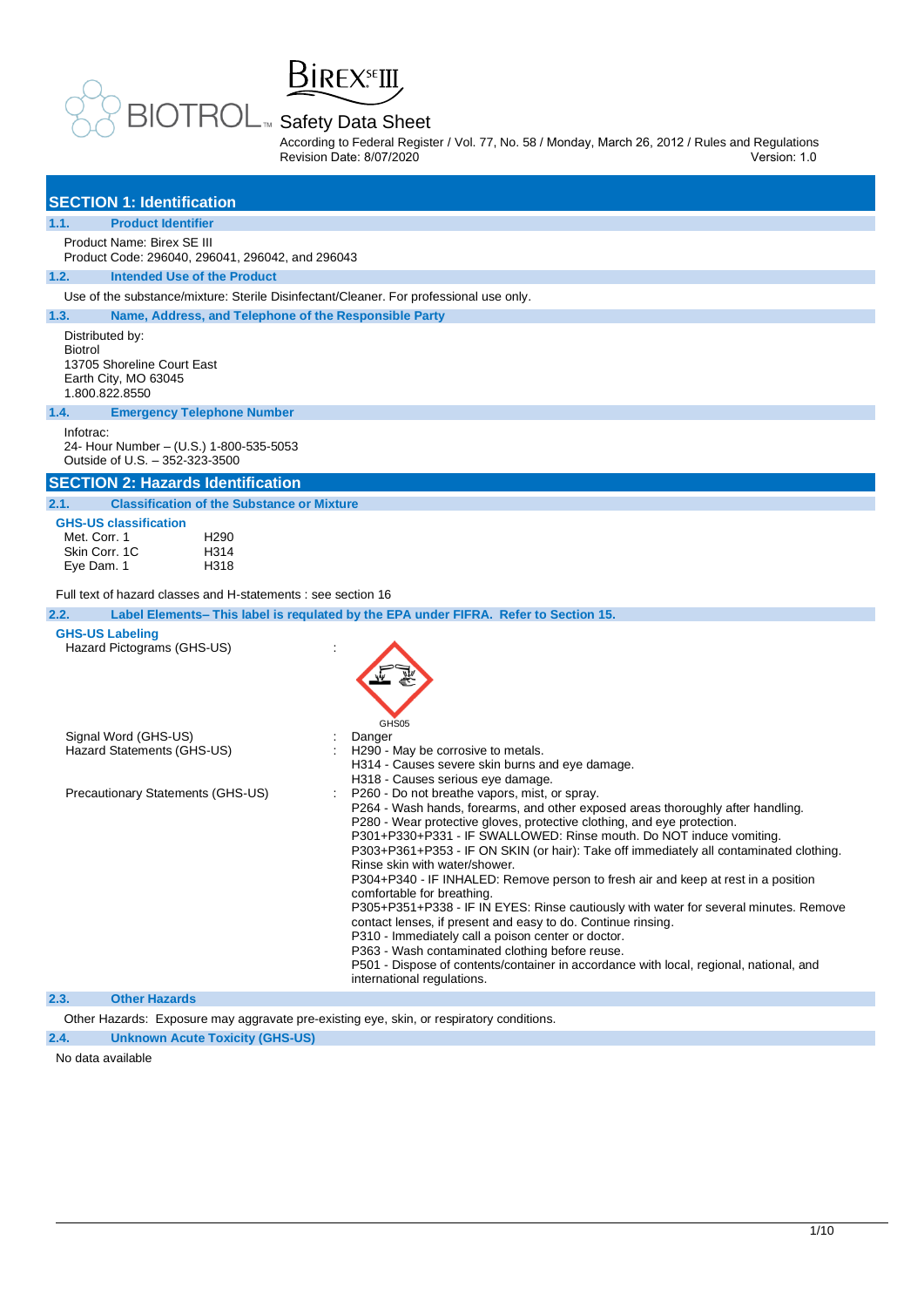

According to Federal Register / Vol. 77, No. 58 / Monday, March 26, 2012 / Rules and Regulations

## **SECTION 3: Composition/Information On Ingredients**

## **3.1. Substance**

Not applicable

## **3.2. Mixture**

| <b>Name</b>                                                               | <b>Product identifier</b> | $\frac{9}{6}$ | <b>GHS-US classification</b>                                                                                    |
|---------------------------------------------------------------------------|---------------------------|---------------|-----------------------------------------------------------------------------------------------------------------|
| o-Benzyl-p-chlorophenol                                                   | (CAS No) 120-32-1         | $10 - 15$     | Acute Tox. 4 (Oral), H302<br>Skin Irrit. 2, H315<br>Eye Dam. 1, H318<br>STOT RE2, H373                          |
| Potassium hydroxide                                                       | (CAS No) 1310-58-3        | $5 - 10$      | Met. Corr.1, H290<br>Acute Tox. 3 (0ral), H301<br>Skin Corr. 1A, H314<br>Eye Dam. 1, H318                       |
| Sulfonic acids, C14-16-alkane hydroxy and C14-16-<br>alkene, sodium salts | (CAS No) 68439-57-6       | $1 - 10$      | Skin Irrit. 2, H315<br>Eye Dam. 1, H 318                                                                        |
| 2-Phenylphenol                                                            | (CAS No) 90-43-7          | $5 - 10$      | Skin Irrit. 2, H315<br>Eye Irrit. 2A, H319<br>STOT SE 3, H335<br>Comb. Dust                                     |
| Isopropyl alcohol                                                         | (CAS No) 67-63-0          | $1 - 5$       | Flam. Lig. 2, H225<br>Eye Irrit. 2A, H319<br>STOT SE 3, H336                                                    |
| Sodium xylenesulfonate                                                    | (CAS No) 1300-72-7        | $1 - 5$       | Eye Irrit. 2A, H319                                                                                             |
| Phosphoric acid                                                           | (CAS No) 7664-38-2        | $1 - 5$       | HHNOC <sub>1</sub><br>Met. Corr. 1, H290<br>Acute Tox. 4 (Oral) H302<br>Skin Corr. 1B, H314<br>Eye Dam. 1, H318 |

Full text of H-phrases: see section 16

The specific chemical identity and/or exact percentage of composition have been withheld as a trade secret within the meaning of the OSHA Hazard Communication Standard [29 CFR 1910.1200]. More than one of the ranges of concentration prescribed by Hazardous Products Regulations has been used where necessary, due to varying composition.

## **SECTION 4: First Aid Measures**

#### **4.1. Description of First Aid Measures**

First-aid Measures General: Never give anything by mouth to an unconscious person. If you feel unwell, seek medical advice (show the label where possible).

First-aid Measures After Inhalation: Remove to fresh air and keep at rest in a position comfortable for breathing. Immediately call a POISON CENTER or doctor/ physician.

First-aid Measures After Skin Contact: Remove contaminated clothing. Immediately flush skin with plenty of water for at least 15-20 minutes. Immediately call a POISON Center or doctor/physician. Wash contaminated clothing before reuse.

First-aid Measures After Eye Contact: Rinse cautiously with water for 15-20 minutes. Remove contact lenses, if present and easy to do. Continue rinsing. Get immediate medical advice/attention.

First-aid Measures After Ingestion: Rinse mouth. Do NOT induce vomiting. Obtain emergency medical attention.

**4.2. Most important symptoms and effects, both acute and delayed** 

Symptoms/Injuries: Causes severe skin burns and eye damage.

Symptoms/Injuries After Inhalation: Corrosive to the respiratory tract.

Symptoms/Injuries After Skin Contact: Causes severe irritation which will progress to chemical burns.

Symptoms/Injuries After Eye Contact: Causes permanent damage to the cornea, iris, or conjunctiva.

Symptoms/Injuries After Ingestion: This material is harmful orally and can cause adverse health effects or death in significant amounts. May cause burns or irritation of the linings of the mouth, throat and gastrointestinal tract.

Chronic Symptoms: May casue damage to brain, kidneys, liver, or nervous system through prolonged or repeated exposure.

## **4.3. Indication of Any Immediate Medical Attention and Special Treatment Needed**

If exposed or concerned, get medical advice and attention. If medical advice is needed, have product container or label at hand.

## **SECTION 5: Fire-**Fighting Measures

#### **5.1. Extinguishing Media**

Suitable Extinguishing Media: Dry chemical powder, foam, carbon dioxide (CO<sub>2</sub>). Water may be ineffective but water should be used to keep fireexposed container cool.

Unsuitable Extinguishing Media: Do not use a heavy water stream. A heavy water stream may spread burning liquid.

#### **5.2. Special Hazards Arising from the Substance or Mixture**

#### Fire Hazard: Not considered flammable but may burn at high temperatures.

Explosion Hazard: Contact with metallic substances may release flammable hydrogen gas.

Reactivity: May be corrosive to metals. Hazardous reactions will not occur under normal use conditions.

## **5.3. Advice for Firefighters**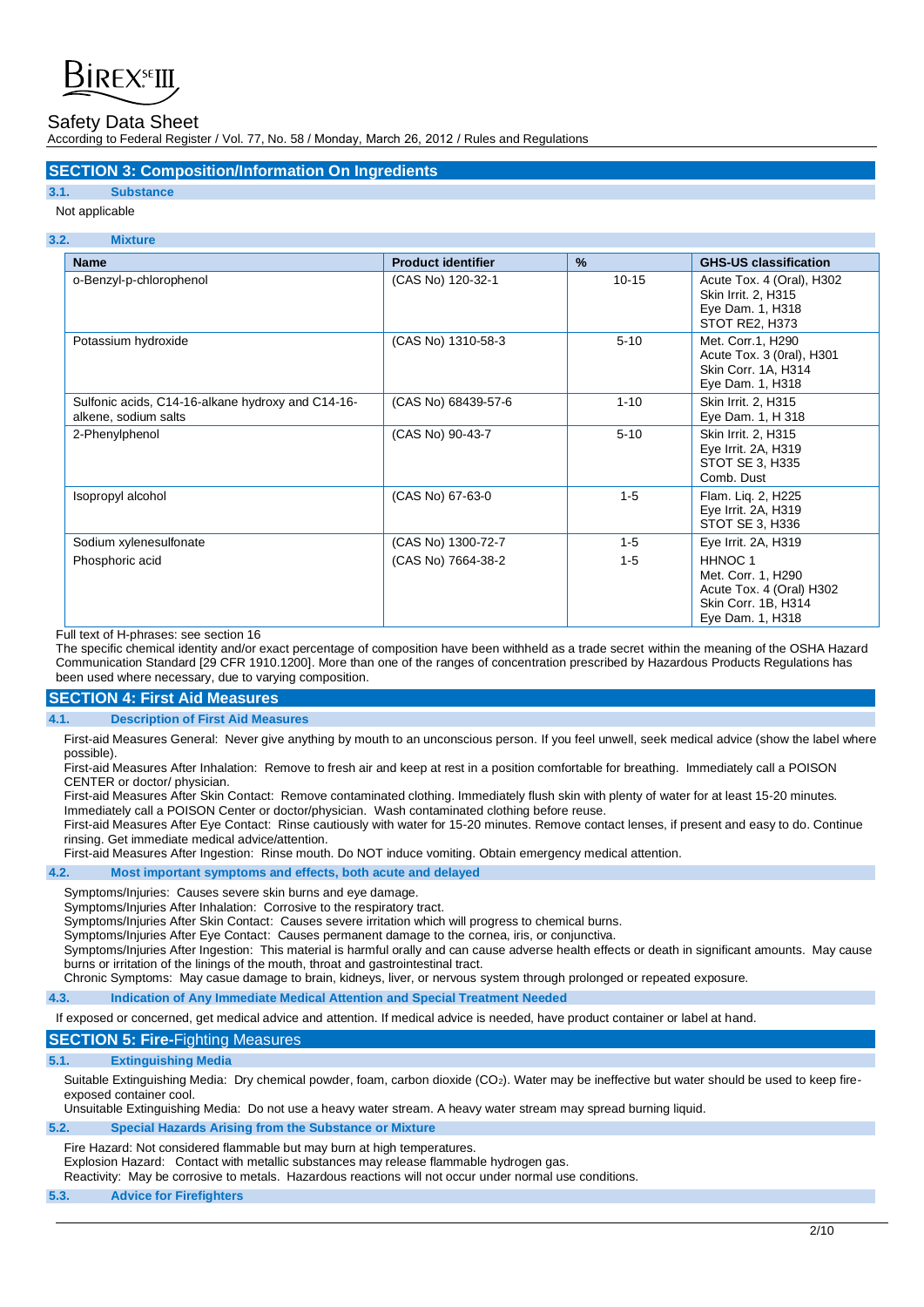

According to Federal Register / Vol. 77, No. 58 / Monday, March 26, 2012 / Rules and Regulations

Precautionary Measures Fire: Exercise caution when fighting any chemical fire.

Firefighting Instructions: Use water spray or fog for cooling exposed containers.

Protection During Firefighting: Do not enter fire area without proper protective equipment, including respiratory protection.

Hazardous Combustion Products: Carbon oxides (CO, CO2). Halogenated Compounds. Sulfur oxides. Metal oxides. Hydrogen chloride.

Other information: Do not allow run-off from fire fighting to enter drains or water courses.

## **SECTION 6: Accidental Release Measures**

#### **6.1. Personal Precautions, Protective Equipment and Emergency Procedures**

General Measures: Do not breathe vapor, mist or spray. Do not get in eyes, on skin or on clothing. Avoid all contact with skin, eyes, or clothing. **6.1.1. For Non-Emergency Personnel**

Protective Equipment: Use appropriate personal protection equipment (PPE).

Emergency Procedures: Evacuate unnecessary personnel.

**6.1.2. For Emergency Responders**

Protective Equipment: Equip cleanup crew with proper protection.

Emergency Procedures: Upon arrival at the scene, a first responder is expected to recognize the presence of dangerous goods, protect oneself and the public, secure the area, and call for the assistance of trained personnel as soon as conditions permit. Ventilate area.

#### **6.2. Environmental Precautions**

Prevent entry to sewers and public waters. Avoid release to the environment. Collect spillage.

#### **6.3. Methods and Material for Containment and Cleaning Up**

For Containment: Contain any spills with dikes or absorbents to prevent migration and entry into sewers or streams. As an immediate precautionary measure, isolate spill or leak area in all directions.

Methods for Cleaning Up: Clean up spills immediately and dispose of waste safely. Cautiously neutralize spilled liquid. Ventilate area. Absorb spillage to prevent material damage. Transfer spilled material to a suitable container for disposal. Contact competent authorities after a spill.

#### **6.4. Reference to Other Sections**

See Section 8 for Exposure Controls and Personal Protection and Section 13 for Disposal Considerations.

## **SECTION 7: Handling And Storage**

#### **7.1. Precautions for Safe Handling**

Additional Hazards When Processed: May be corrosive to metals. May release corrosive vapors.

Precautions for Safe Handling: Wash hand and other exposed areas with mild soap and water before eating, drinking or smoking and when leaving work. Handle empty containers with care because they may still present a hazard. Do not get in eyes, on skin or on clothing. Do not breathe vapors, mists, and spray.

Hygiene Measures: Handle in accordance with good industrial hygiene and safety procedures.

## **7.2. Conditions for Safe Storage, Including Any Incompatibilities**

Technical Measures: Comply with applicable regulations.

Storage Conditions: Keep container closed when not in use. Store in a cool dry place. Keep/store away from direct sunlight, extremely high or low temperatures and incompatible materials. Store in original container or corrosive resistant and/or lined container. Storage areas should be periodically checked for corrosion and integrity.

Pesticide Storage: Do not store near heat or open flame. If frozen, thaw and remix before use.

Incompatible Products: Strong acids.. Strong oxidizers. Halogenate compounds. Metals. May be corrosive to metals.

#### **7.3. Specific End Use(s)**

Disinfectant/Cleaner. For professional use only.

## **SECTION 8: Exposure Controls/Personal Protection**

#### **8.1. Control Parameters**

For substances listed in section 3 that are not listed here, there are no established Exposure limits from the manufacturer, supplier, importer, or the appropriate advisory agency including: ACGIH (TLV), AIHA (WEEL), NIOSH (REL), OSHA (PEL), Canadian provincial governments, or the Mexican government.

| Isopropyl alcohol (67-63-0) |                                       |                                                                                                                        |
|-----------------------------|---------------------------------------|------------------------------------------------------------------------------------------------------------------------|
| <b>USA ACGIH</b>            | ACGIH TWA (ppm)                       | $200$ ppm                                                                                                              |
| <b>USA ACGIH</b>            | ACGIH STEL (ppm)                      | $400$ ppm                                                                                                              |
| <b>USA ACGIH</b>            | ACGIH chemical category               | Not Classifiable as a Human Carcinogen                                                                                 |
| <b>USA ACGIH</b>            | Biological Exposure Indices (BEI)     | 40 mg/l Parameter: Acetone - Medium urine-Sampling time:<br>end of shift at end of work week (background, nonspecific) |
| <b>USA OSHA</b>             | OSHA PEL (TWA) (mg/m <sup>3</sup> )   | 980 mg/m $3$                                                                                                           |
| USA OSHA                    | OSHA PEL (TWA) (ppm)                  | 400 ppm                                                                                                                |
| <b>USA NIOSH</b>            | NIOSH REL (TWA) (mg/m <sup>3</sup> )  | 980 mg/m $3$                                                                                                           |
| <b>USA NIOSH</b>            | NIOSH REL (TWA) (ppm)                 | $400$ ppm                                                                                                              |
| <b>USA NIOSH</b>            | NIOSH REL (STEL) (mg/m <sup>3</sup> ) | 1225 mg/m <sup>3</sup>                                                                                                 |
| <b>USA NIOSH</b>            | NIOSH REL (STEL) (ppm)                | 500 ppm                                                                                                                |
| <b>USA IDLH</b>             | US IDLH (ppm)                         | 2000 ppm (10% LEL)                                                                                                     |
| Alberta                     | OEL STEL (mg/m <sup>3</sup> )         | 984 mg/m <sup>3</sup>                                                                                                  |
| Alberta                     | OEL STEL (ppm)                        | 400 ppm                                                                                                                |
| Alberta                     | OEL TWA (mg/m <sup>3</sup> )          | 492 mg/m <sup>3</sup>                                                                                                  |
| Alberta                     | OEL TWA (ppm)                         | $200$ ppm                                                                                                              |
| <b>British Columbia</b>     | OEL STEL (ppm)                        | 400 ppm                                                                                                                |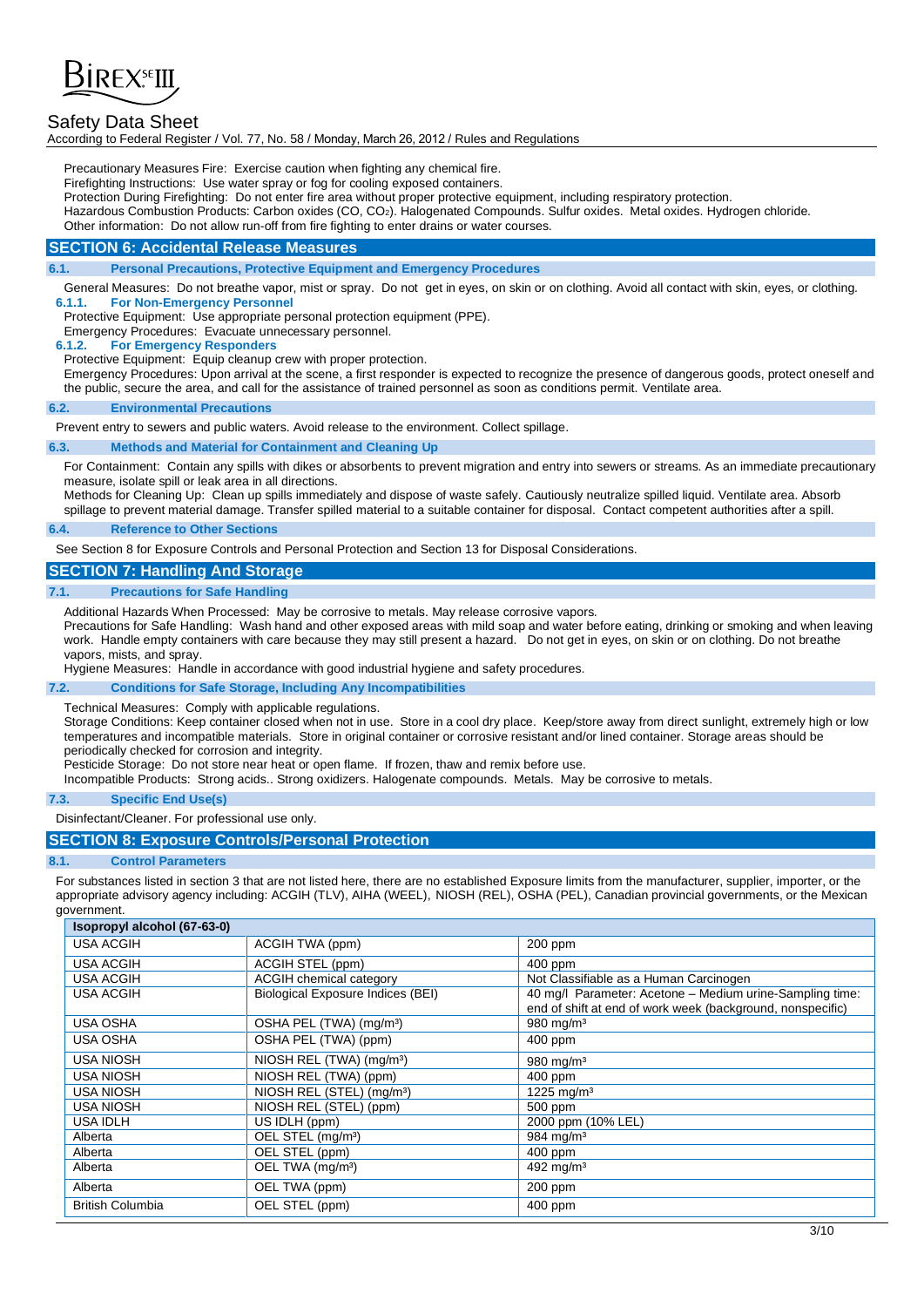

According to Federal Register / Vol. 77, No. 58 / Monday, March 26, 2012 / Rules and Regulations

| <b>British Columbia</b>                | OEL TWA (ppm)                                                        | 200 ppm                                  |
|----------------------------------------|----------------------------------------------------------------------|------------------------------------------|
| Manitoba                               | OEL STEL (ppm)                                                       | $400$ ppm                                |
| Manitoba                               | OEL TWA (ppm)                                                        | 200 ppm                                  |
| <b>New Brunswick</b>                   | OEL STEL (mg/m <sup>3</sup> )                                        | 1230 mg/m <sup>3</sup>                   |
| <b>New Brunswick</b>                   | OEL STEL (ppm)                                                       | $500$ ppm                                |
| New Brunswick                          | OEL TWA (mg/m <sup>3</sup> )                                         | 983 mg/m <sup>3</sup>                    |
| <b>New Brunswick</b>                   | OEL TWA (ppm)                                                        | 400 ppm                                  |
| Newfoundland & Labrador                | OEL STEL (ppm)                                                       | 400 ppm                                  |
| Newfoundland & Labrador                | OEL TWA (ppm)                                                        | 200 ppm                                  |
| Nova Scotia                            | OEL STEL (ppm)                                                       | 400 ppm                                  |
| Nova Scotia                            | OEL TWA (ppm)                                                        | 200 ppm                                  |
| Nunavut                                | <b>OEL STEL (ppm)</b>                                                | 400 ppm                                  |
| Nunavut                                | OEL TWA (ppm)                                                        | $200$ ppm                                |
| <b>Northwest Territories</b>           | OEL STEL (ppm)                                                       | 400 ppm                                  |
| <b>Northwest Territories</b>           | OEL TWA (ppm)                                                        | $200$ ppm                                |
| Ontario                                | OEL STEL (ppm)                                                       | 400 ppm                                  |
| Ontario                                | OEL TWA (ppm)                                                        | 200 ppm                                  |
| <b>Prince Edward Island</b>            | OEL STEL (ppm)                                                       | 400 ppm                                  |
| Prince Edward Island                   | OEL TWA (ppm)<br>VECD (mg/m <sup>3</sup> )                           | 200 ppm                                  |
| Québec<br>Québec                       | VECD (ppm)                                                           | 1230 mg/m <sup>3</sup><br>$500$ ppm      |
| Québec                                 | VEMP (mg/m <sup>3</sup> )                                            | 985 mg/m <sup>3</sup>                    |
| Québec                                 | VEMP (ppm)                                                           | 400 ppm                                  |
| Saskatchewan                           | OEL STEL (ppm)                                                       | 400 ppm                                  |
| Saskatchewan                           | OEL TWA (ppm)                                                        | 200 ppm                                  |
| Yukon                                  | OEL STEL (mg/m <sup>3</sup> )                                        | 1225 mg/m <sup>3</sup>                   |
| Yukon                                  | OEL STEL (ppm)                                                       | 500 ppm                                  |
| Yukon                                  | OEL TWA (mg/m <sup>3</sup> )                                         | 980 mg/m <sup>3</sup>                    |
| Yukon                                  | OEL TWA (ppm)                                                        | 400 ppm                                  |
| Potassium hydroxide (1310-58-3)        |                                                                      |                                          |
| <b>USA ACGIH</b>                       | ACGIH Ceiling (mg/m <sup>3</sup> )                                   | $2 \text{ mg/m}^3$                       |
| <b>USA NIOSH</b>                       | NIOSH REL (ceiling) (mg/m <sup>3</sup> )                             | $2$ mg/m <sup>3</sup>                    |
| Alberta                                | OEL Ceiling (mg/m <sup>3</sup> )                                     | $2 \text{ mg/m}^3$                       |
| <b>British Columbia</b>                | OEL Ceiling (mg/m <sup>3</sup> )                                     | $2$ mg/m <sup>3</sup>                    |
| Manitoba                               | OEL Ceiling (mg/m <sup>3</sup> )                                     | $2$ mg/m <sup>3</sup>                    |
| <b>New Brunswick</b>                   | OEL Ceiling (mg/m <sup>3</sup> )                                     | $2 \overline{\text{mg}}/\text{m}^3$      |
| Newfoundland & Labrador<br>Nova Scotia | OEL Ceiling (mg/m <sup>3</sup> )<br>OEL Ceiling (mg/m <sup>3</sup> ) | $2 \text{ mg/m}^3$<br>$2 \text{ mg/m}^3$ |
| Nunavut                                | OEL Ceiling (mg/m <sup>3</sup> )                                     | $2 \text{ ma/m}^3$                       |
| <b>Northwest Territories</b>           | OEL Ceiling (mg/m <sup>3</sup> )                                     | $2 \text{ mg/m}^3$                       |
| Ontario                                | OEL Ceiling (mg/m <sup>3</sup> )                                     | $2$ mg/m <sup>3</sup>                    |
| <b>Prince Edward Island</b>            | OEL Ceiling (mg/m <sup>3</sup> )                                     | $2 \text{ mg/m}^3$                       |
| Québec                                 | PLAFOND (mg/m <sup>3</sup> )                                         | $2$ mg/m <sup>3</sup>                    |
| Saskatchewan                           | OEL Ceiling (mg/m <sup>3</sup> )                                     | $2 \text{ mg/m}^3$                       |
| Yukon                                  | OEL Ceiling (mg/m <sup>3</sup> )                                     | $2 \text{ mg/m}^3$                       |
| Phosphoric acid (7664-38-2)            |                                                                      |                                          |
| <b>USA ACGIH</b>                       | ACGIH TWA (mg/m <sup>3</sup> )                                       | 1 mg/ $m3$                               |
| <b>USA ACGIH</b>                       | ACGIH STEL (mg/m <sup>3</sup> )                                      | $3 \text{ mg/m}^3$                       |
| USA OSHA                               | OSHA PEL (TWA) (mg/m <sup>3</sup> )                                  | 1 mg/m $3$                               |
| <b>USA NIOSH</b>                       | NIOSH REL (TWA) (mg/m <sup>3</sup> )                                 | 1 mg/ $m3$                               |
| <b>USA NIOSH</b>                       | NIOSH REL (STEL) (mg/m <sup>3</sup> )                                | $3$ mg/m <sup>3</sup>                    |
| <b>USA IDLH</b>                        | US IDLH (mg/m <sup>3</sup> )                                         | 1000 mg/m <sup>3</sup>                   |
| Alberta                                | OEL STEL (mg/m <sup>3</sup> )                                        | $3$ mg/m <sup>3</sup>                    |
| Alberta                                | OEL TWA (mg/m <sup>3</sup> )                                         | 1 mg/m $3$                               |
| <b>British Columbia</b>                | OEL STEL (mg/m <sup>3</sup> )                                        | $3 \text{ mg/m}^3$                       |
| <b>British Columbia</b><br>Manitoba    | OEL TWA (mg/m <sup>3</sup> )<br>OEL STEL (mg/m <sup>3</sup> )        | 1 mg/ $m3$<br>$3$ mg/m <sup>3</sup>      |
| Manitoba                               | OEL TWA (mg/m <sup>3</sup> )                                         | 1 mg/m <sup>3</sup>                      |
| New Brunswick                          | OEL STEL (mg/m <sup>3</sup> )                                        | $3 \text{ mg/m}^3$                       |
| New Brunswick                          | OEL TWA (mg/m <sup>3</sup> )                                         | 1 mg/ $m3$                               |
| Newfoundland & Labrador                | OEL STEL (mg/m <sup>3</sup> )                                        | $3 \text{ mg/m}^3$                       |
| Newfoundland & Labrador                | OEL TWA (mg/m <sup>3</sup> )                                         | 1 mg/m $3$                               |
| Nova Scotia                            | OEL STEL (mg/m <sup>3</sup> )                                        | $3 \text{ mg/m}^3$                       |
| Nova Scotia                            | OEL TWA (mg/m <sup>3</sup> )                                         | 1 $mq/m3$                                |
| Nunavut                                | OEL STEL (mg/m <sup>3</sup> )                                        | $3$ mg/m <sup>3</sup>                    |
| Nunavut                                | OEL TWA (mg/m <sup>3</sup> )                                         | 1 mg/m $3$                               |
| <b>Northwest Territories</b>           | OEL STEL (mg/m <sup>3</sup> )                                        | $3$ mg/m <sup>3</sup>                    |
| <b>Northwest Territories</b>           | OEL TWA (mg/m <sup>3</sup> )                                         | 1 mg/ $m3$                               |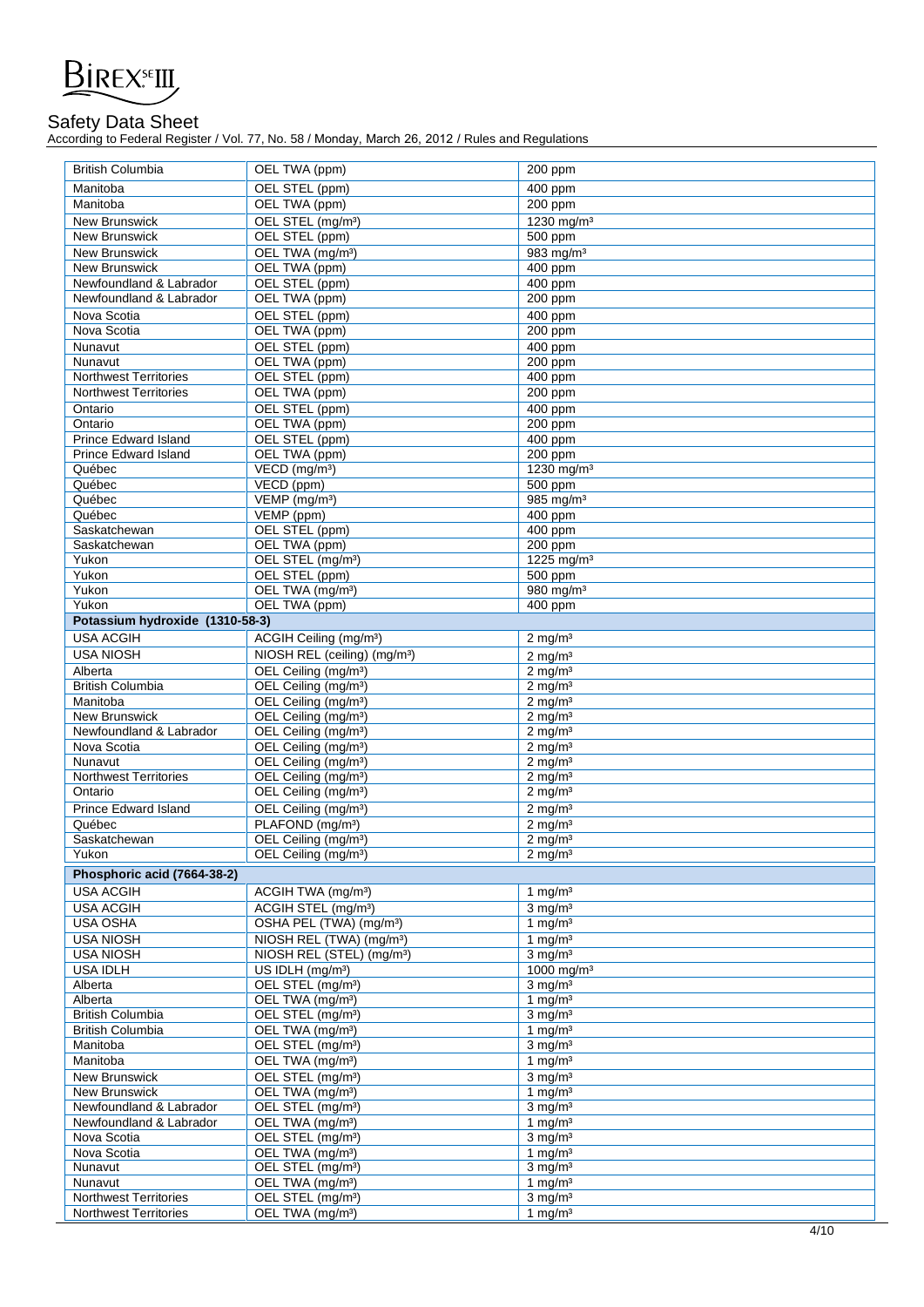

According to Federal Register / Vol. 77, No. 58 / Monday, March 26, 2012 / Rules and Regulations

| Ontario                     | OEL STEL (mg/m <sup>3</sup> ) | $3 \text{ mg/m}^3$ |
|-----------------------------|-------------------------------|--------------------|
| Ontario                     | OEL TWA (mg/m <sup>3</sup> )  | mq/m <sup>3</sup>  |
| <b>Prince Edward Island</b> | OEL STEL (mg/m <sup>3</sup> ) | $3 \text{ mg/m}^3$ |
| <b>Prince Edward Island</b> | OEL TWA (mg/m <sup>3</sup> )  | mq/m <sup>3</sup>  |
| Québec                      | $VECD$ (mg/m <sup>3</sup> )   | $3 \text{ mg/m}^3$ |
| Québec                      | $VEMP$ (mg/m <sup>3</sup> )   | mq/m <sup>3</sup>  |
| Saskatchewan                | OEL STEL (mg/m <sup>3</sup> ) | $3 \text{ mg/m}^3$ |
| Saskatchewan                | OEL TWA (mg/m <sup>3</sup> )  | mq/m <sup>3</sup>  |
| Yukon                       | OEL STEL (mg/m <sup>3</sup> ) | $3 \text{ mg/m}^3$ |
| Yukon                       | OEL TWA (mg/m <sup>3</sup> )  | mg/m <sup>3</sup>  |

## **8.2. Exposure Controls**

Appropriate Engineering Controls : Ensure all national/local regulations are observed. Emergency eye wash fountains and safety showers should be available in the immediate vicinity of any potential exposure. Ensure adequate ventilation, especially in confined areas.

Personal Protective Equipment : Personal protective equipment should be selected based upon the conditions under which this product is handled or used. The following pictograms represent the minimum requirements for personal protective equipment. Protective clothing. Gloves. Protective goggles.



Hand Protection Eve Protection Skin and Body Protection

|  | wear protective gloves.                      |
|--|----------------------------------------------|
|  | : Chemical safety goggles or safety glasses. |
|  | : Wear suitable protective clothing.         |

- Respiratory Protection : If exposure limits are exceeded or irritation is experienced, approved respiratory protection should be worn.
- Other Information **Channel Constructs** on the smoke in the US of When using, do not eat, drink or smoke.

| <b>SECTION 9: Physical And Chemical Properties</b>                   |                            |  |  |  |
|----------------------------------------------------------------------|----------------------------|--|--|--|
| 9.1.<br><b>Information on Basic Physical and Chemical Properties</b> |                            |  |  |  |
| <b>Physical State</b>                                                | $:$ Liquid                 |  |  |  |
| Appearance                                                           | Dark amber, clear          |  |  |  |
| Odor                                                                 | Characteristic phenol      |  |  |  |
| <b>Odor Threshold</b>                                                | : No data available        |  |  |  |
| pH                                                                   | 12.46                      |  |  |  |
| Evaporation rate                                                     | : No data available        |  |  |  |
| <b>Melting Point</b>                                                 | No data available          |  |  |  |
| <b>Freezing Point</b>                                                | : No data available        |  |  |  |
| <b>Boiling Point</b>                                                 | : No data available        |  |  |  |
| <b>Flash Point</b>                                                   | : >200 °F (93.33 °C) (TCC) |  |  |  |
| Auto-ignition Temperature                                            | : No data available        |  |  |  |
| <b>Decomposition Temperature</b>                                     | : No data available        |  |  |  |
| Flammability                                                         | No data available          |  |  |  |
| Vapor Pressure                                                       | : No data available        |  |  |  |
| Relative Vapor Density at 20 °C                                      | : No data available        |  |  |  |
| <b>Relative Density</b>                                              | No data available          |  |  |  |
| <b>Specific Gravity</b>                                              | : 1.106                    |  |  |  |
| Solubility                                                           | Complete in water.         |  |  |  |
| Partition coefficient: n-octanol/water                               | : No data available        |  |  |  |
| Viscosity                                                            | : 11.1cP @ 25°C (77°F)     |  |  |  |
|                                                                      |                            |  |  |  |

## **9.2. Other Information**

No additional information available

## **SECTION 10: Stability And Reactivity**

**10.1 Reactivity:**

May be corrosive to metals. Hazardous reactions will not occur under normal conditions.

## **10.2 Chemical Stability:**

Stable under normal use conditions.

## **10.3 Possibility of Hazardous Reactions:**

Hazardous polymerization will not occur.

## **10.4 Conditions to Avoid:**

Direct sunlight, extremely high or low temperatures, incompatible materials.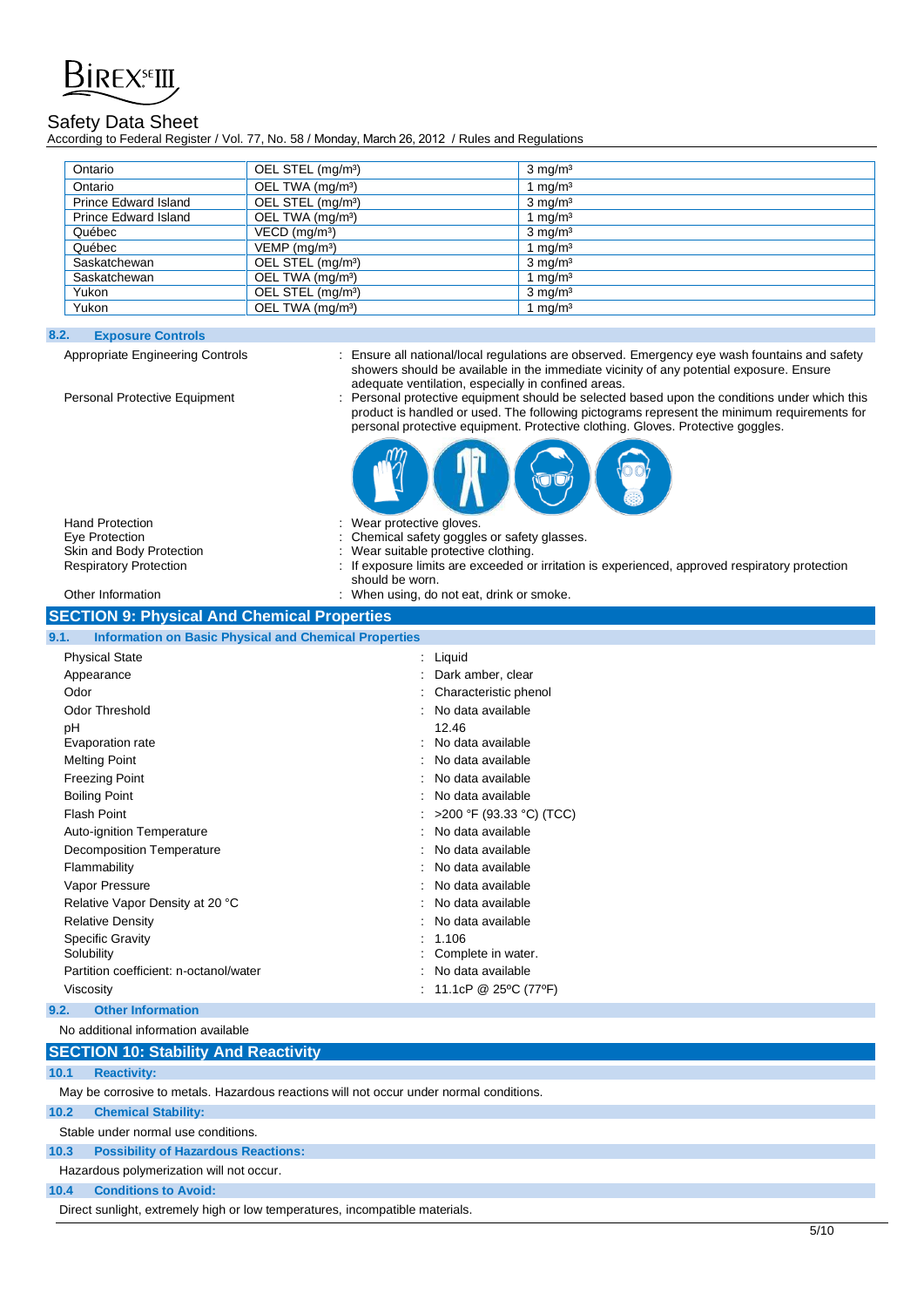

According to Federal Register / Vol. 77, No. 58 / Monday, March 26, 2012 / Rules and Regulations

## **10.5 Incompatible Materials:**

Strong acids. Strong oxidizers. Halogenated compounds. Metals. May be corrosive to metals.

**10.6 Hazardous Decomposition Products:** 

None known.

## **SECTION 11: Toxicological Information**

**11.1. Information on Toxicological Effects** 

**Acute Toxicity (Oral):** Oral: Harmful if swallowed.

**Acute Toxicity (Dermal):** Dermal: Not classified

**Acute Toxicity (Inhalation):** Inhalation dust, mist: Not classified.

| <b>Birex SE III</b>        |                                |
|----------------------------|--------------------------------|
| LD50 Oral Rat              | `750 mg/kg                     |
| LD50 Dermal Rat            | 5000 ma/ka                     |
| <b>LC50 Inhalation Rad</b> | 0.63 mg/l (Exposure time: 4 h) |

**Skin Corrosion/Irritation:** Causes severe skin burns and eye damage.

**pH**: 12.46

**Eye Damage/Irriation:** Causes serious eye damage.

**pH:** 12.46

**Respiratory or Skin Sensitization:** Not classified

**Germ Cell Mutagenicity:** Not classifeid

**Specific Target Organ Toxicity (Repeated Exposure):** Not classified

**Reproductive Toxicity**: Not classified

**Symptoms/Injuries After Inhalation:** Corrosive to the respiratory tract.

**Symptoms/Injuries After Skin Contact:** Causes severe irritation which will progress to chemical burns.

**Symptoms/Injuries After Eye Contact:** Causes permanent damage to cornea, iris, or conjunctiva.

**Symptoms/Injuries After Ingestion:** Ingestion is likely to be harmful or have adverse effects. May cause burns or irritation of the linings of the mouth, throat, and gastrointestinal tract.

**Chronic symptoms:** None known

## **Information on Toxicological Effects: Ingredient(s)**

| LD50 and LC50 Data:                                                                |                                                                              |
|------------------------------------------------------------------------------------|------------------------------------------------------------------------------|
| 2-Phenylphenol (90-43-7)                                                           |                                                                              |
| LD50 Oral Rat                                                                      | 2733 mg/kg                                                                   |
| LD50 Dermal Rat                                                                    | > 2000 mg/kg                                                                 |
| <b>LC50 Inhalation Rat</b>                                                         | > 0.949 mg/l (Exposure time: 1 h)                                            |
| o-Benzyl-p-chlorophenol (120-32-1)                                                 |                                                                              |
| LD50 Oral Rat                                                                      | 1700 mg/kg                                                                   |
| Isopropyl alcohol (67-63-0)                                                        |                                                                              |
| LD50 Dermal Rabbit                                                                 | 4059 mg/kg                                                                   |
| <b>LC50 Inhalation Rat</b>                                                         | 772600 mg/m <sub>3</sub> (Exposure time: 4 h)                                |
| <b>LC50 Inhalation Rat</b>                                                         | 72.5 mg/l/4h                                                                 |
| Sulfonic acids, C14-16-alkane hydroxy and C14-16-alkene, sodium salts (68439-57-6) |                                                                              |
| LD50 Oral Rat                                                                      | 2220 mg/kg                                                                   |
| <b>LD50 Dermal Rat</b>                                                             | >740 mg/kg highest tested dose level                                         |
| LD50 Dermal Rabbit                                                                 | >2325 mg/kg highest tested dose leve                                         |
| <b>LD50 Inhalation Rat</b>                                                         | $> 52$ mg/l/4h                                                               |
| Sodium xylenesfulfonate (1300-72-7)                                                |                                                                              |
| LD50 Oral Rat                                                                      | >5000 mg/kg                                                                  |
| <b>LD50 Dermal Rabbit</b>                                                          | > 2000 mg/kg                                                                 |
| Potassium hydroxide (1310-58-3)                                                    |                                                                              |
| LD50 Oral Rat                                                                      | 284 mg/kg                                                                    |
| Phosphoric acid (7664-38-2)                                                        |                                                                              |
| LD50 Oral Rat                                                                      | 1530 mg/kg                                                                   |
| <b>LD50 Dermal Rabbit</b>                                                          | 2740 mg/kg                                                                   |
| <b>LC50 Inhalation Rat</b>                                                         | > 850 mg/m <sup>3</sup> (Exposure time: 1 h)                                 |
| 2-Phenylphenol (90-43-7)                                                           |                                                                              |
| IARC group                                                                         | 3                                                                            |
| Isopropyl alcohol (67-63-0)                                                        |                                                                              |
| IARC group                                                                         | 3                                                                            |
| <b>SECTION 12: Ecological Information</b>                                          |                                                                              |
| 12.1.<br><b>Toxicity</b>                                                           |                                                                              |
| Ecology - General                                                                  | : Toxic to aquatic life. Toxic to aquatic life with long lasting effects.    |
| 2-Phenylphenol (90-43-7)                                                           |                                                                              |
| LC50 Fish 1                                                                        | 3.4 mg/l (Exposure time: 96 h - Species: Pimephales promelas [flow-through]) |
| EC50 Daphnia 1                                                                     | 1 - 2.5 mg/l (Exposure time: 48 h - Species: Daphnia magna [Static])         |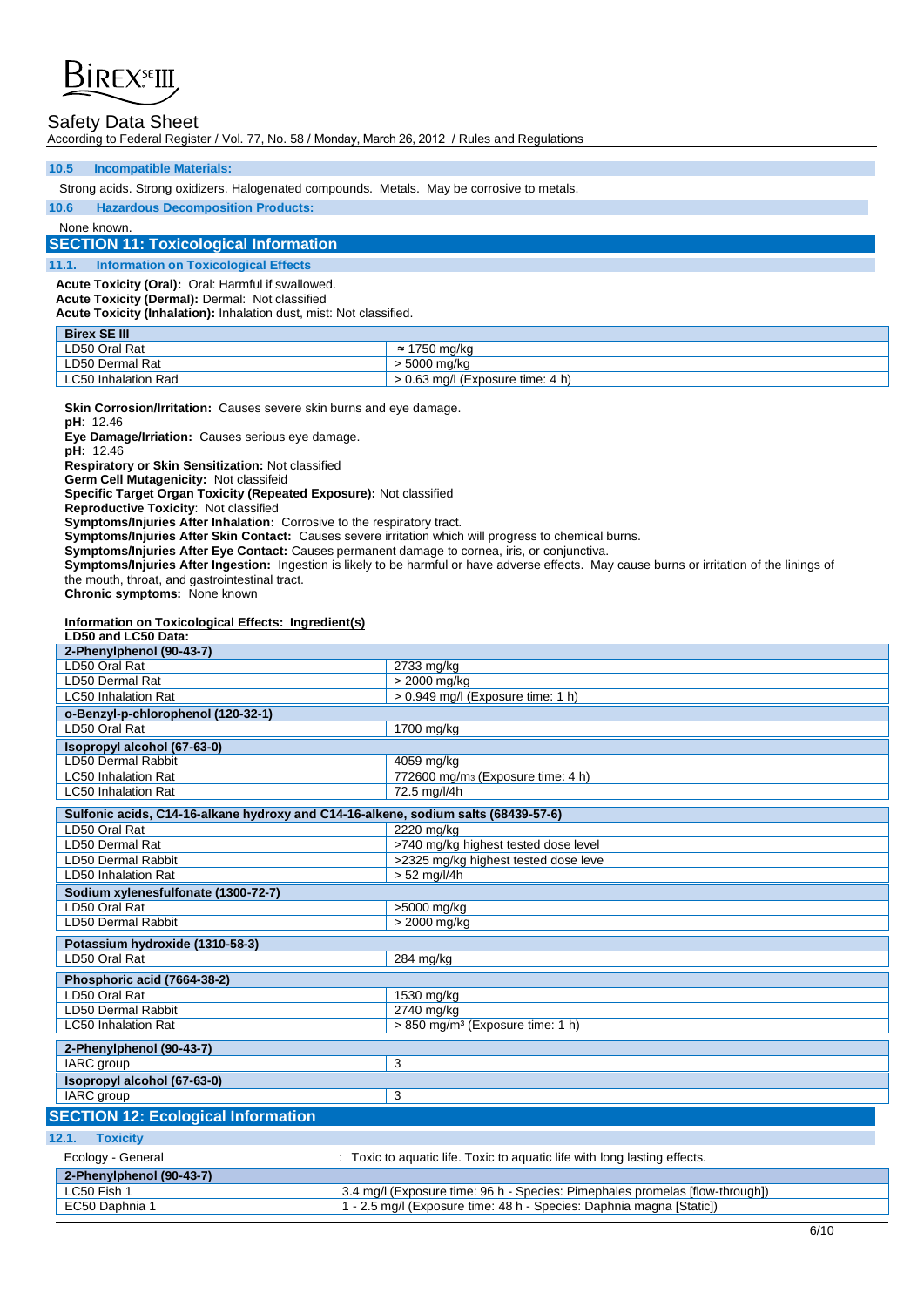

According to Federal Register / Vol. 77, No. 58 / Monday, March 26, 2012 / Rules and Regulations

| <b>LC 50 Fish 2</b>                                                                | 2.74 mg/l (Exposure time: 96 h - Species: Lepomis macrochirus)                              |  |  |
|------------------------------------------------------------------------------------|---------------------------------------------------------------------------------------------|--|--|
| ErC50 (algae)                                                                      | 3.57 mg/l (72h, Selenastrum capricornutum)                                                  |  |  |
| NOEC chronic fish<br>$0.036$ mg/l                                                  |                                                                                             |  |  |
| NOEC chronic algae                                                                 | 0.468 mg/l Selenastrum capricornutum                                                        |  |  |
| o-Benzyl-p-chlorophenol (120-32-1)                                                 |                                                                                             |  |  |
| LC50 Fish 1                                                                        | 0.72 ppm (Oncorhynchus mykiss (Rainbow trout)                                               |  |  |
| EC50 Daphnia 1                                                                     | 0.59 ppm (Daphnia magna (Water flea; 48hr)                                                  |  |  |
| Isopropyl alcohol (67-63-0)                                                        |                                                                                             |  |  |
| LC50 Fish 1                                                                        | 9640 mg/l (Exposure time: 96 h - Species: Pimephales promelas [flow-through])               |  |  |
| EC50 Daphnia 1                                                                     | 13299 mg/l (Exposure time: 48 h - Species: Daphnia magna)                                   |  |  |
| EC50 Other Aquatic Organisms 1                                                     | 1000 mg/l (Exposure time: 96 h - Species: Desmodesmus subspicatus)                          |  |  |
| LC 50 Fish 2                                                                       | 11130 mg/l (Exposure time: 96 h - Species: Pimephales promelas [static])                    |  |  |
| EC50 Other Aquatic Organisms 2                                                     | 1000 mg/l (Exposure time: 72 h - Species: Desmodesmus subspicatus)                          |  |  |
| Sulfonic acids, c14-16-alkane hydorxy and C14-16-alkene, sodium salts (68439-57-6) |                                                                                             |  |  |
| LC50 Fish 1                                                                        | 4.2 mg/l (Exposure time: 96 h - Species: Brachydanio rerio [static])                        |  |  |
| EC50 Daphnia 1                                                                     | 4.53 mg/l (Ceriodanphnia sp)                                                                |  |  |
| LC 50 Fish 2                                                                       | 12.2 mg/l (Exposure time: 96 h - Species: Brachydanio rerio [semi-static})                  |  |  |
| ErC50 (algae)                                                                      | 5.2 mg/l (Water quality – Marine Algal Growth Inhibition Test with Skeletonema costatum and |  |  |
|                                                                                    | Phaeodactylum tricornutum)                                                                  |  |  |
| Sodium xylene sulfonate (1300-72-7)                                                |                                                                                             |  |  |
| EC50 Daphnia 1                                                                     | > 1580 ml/l (Exposure time: 48 h - Species: Oncorhynchus mykiss [Flow-through])             |  |  |
| <b>Persistence and Degradability</b><br>12.2.                                      |                                                                                             |  |  |
|                                                                                    |                                                                                             |  |  |
| <b>Birex SE III</b>                                                                |                                                                                             |  |  |
| Persistence and Degradability                                                      | Not established.                                                                            |  |  |
| 12.3.<br><b>Bioaccumulative Potential</b>                                          |                                                                                             |  |  |
| <b>Birex SE III</b>                                                                |                                                                                             |  |  |
| <b>Bioaccumulative Potential</b>                                                   | Not established.                                                                            |  |  |
|                                                                                    |                                                                                             |  |  |
| 2-Phenylphenol (90-43-7)                                                           |                                                                                             |  |  |
| Log Pow                                                                            | 3.18                                                                                        |  |  |
| Isopropyl alcohol (67-63-0)                                                        |                                                                                             |  |  |
| Log Pow                                                                            | 0.05 (at 25 °C)                                                                             |  |  |
| Potassium hydroxide (1310-58-3)                                                    |                                                                                             |  |  |
| Log Pow                                                                            | 0.65                                                                                        |  |  |
| 12.4.<br><b>Mobility in Soil</b>                                                   |                                                                                             |  |  |
|                                                                                    |                                                                                             |  |  |

No additional information available

## **12.5. Other Adverse Effects**

Other Information: Avoid release to the environment

## **SECTION 13: Disposal Considerations**

## **13.1. Waste treatment methods**

Waste Disposal Recommendations: Dispose of contents/container in accordance with local, regional, national, territorial, provincial and international regulations.

Additional Information: Handle empty containers with care because residual vapors are flammable.

Ecology – Waste Materials: Avoid release to the environment. This material is hazardous to the aquatic environment. Keep out of sewers and waterways.

Pesticide Disposal: Pesticide wastes are acutely hazardous. Improper disposal of excess pesticide, spray mixture, or rinsate is a violation of Federal Law. If these wastes cannot be disposed of by use according to label instructions, contact your State Pesticide or Environmental Control Agency, or the Hazardous Waste Representative at the nearest EPA Regional Office for guidance.

## **SECTION 14: Transport Information**

| In Accordance with DOT<br>14.1  |                                                                                                    |
|---------------------------------|----------------------------------------------------------------------------------------------------|
| Proper Shipping Name            | : DISINFECTANTS, LIQUID, CORROSIVE N.O.S. (2-phenylphenol, o-benzyl-p-chlorophenol)                |
| <b>Hazard Class</b>             | : 8                                                                                                |
| <b>Identification Number</b>    | : UN1903                                                                                           |
| Label Codes                     | : 8                                                                                                |
| Packing Group                   | $\therefore$ III                                                                                   |
| <b>Limited Quantity</b>         | : Yes, when inner containers do not exceed 5 liters.                                               |
| <b>Marine Pollutant</b>         | : Yes, not regulated in ground transport or when iner or single containers do not exceed 5 liters. |
| <b>ERG Number</b>               | : 153                                                                                              |
| In Accordance with IMDG<br>14.2 |                                                                                                    |
| Proper Shipping Name            | : DISINFECTANT, LIQUID, CORROSIVE, N.O.S. (2-phenylphenol, o-benzyl-p-chlorophenol)                |
| <b>Hazard Class</b>             | : 8                                                                                                |
| <b>Identification Number</b>    | : UN1903                                                                                           |
| Label Codes                     | : 8                                                                                                |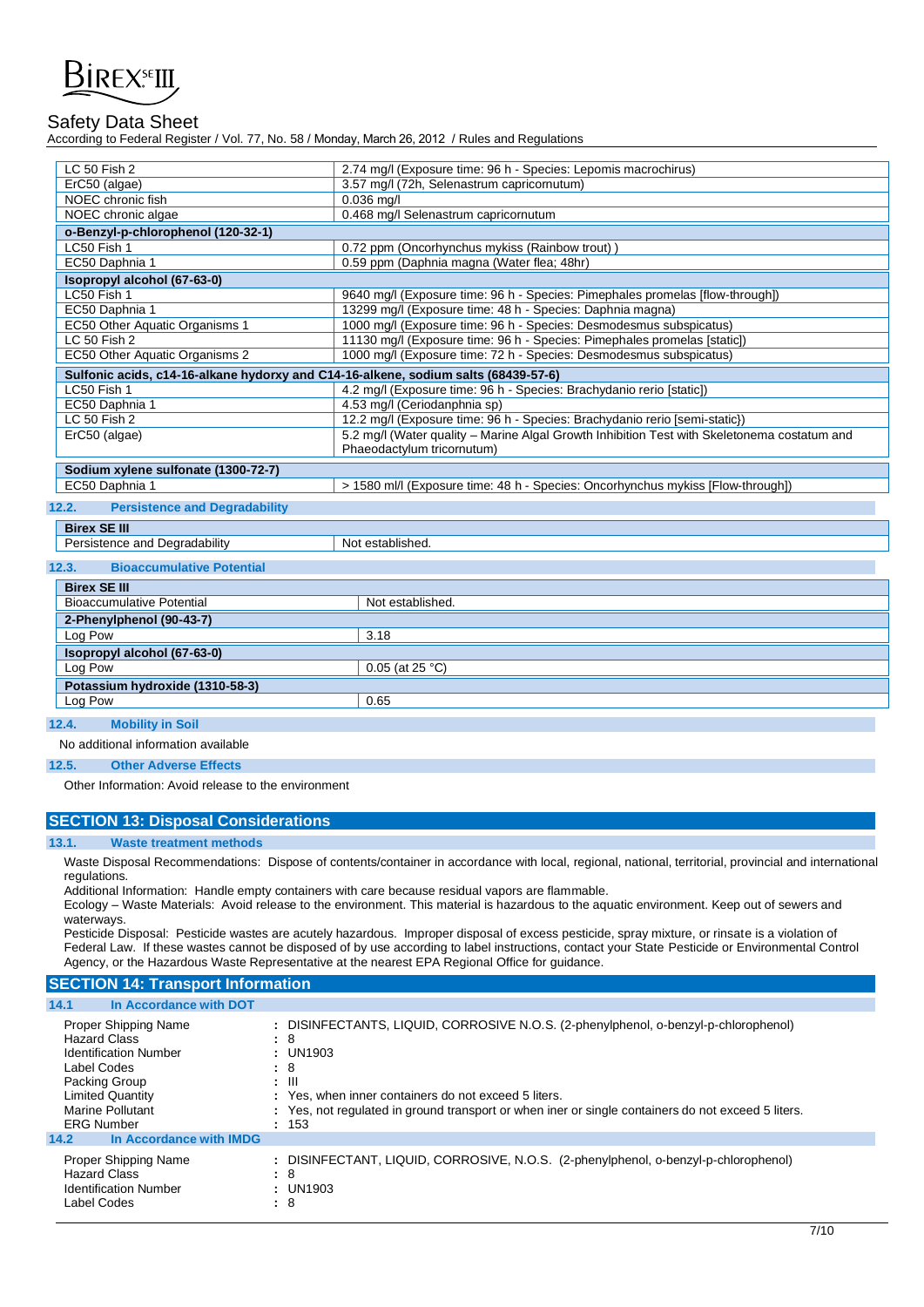

|  |  | According to Federal Register / Vol. 77, No. 58 / Monday, March 26, 2012 / Rules and Regulations |  |
|--|--|--------------------------------------------------------------------------------------------------|--|
|  |  |                                                                                                  |  |

| Packing Group           | : III                                                                                  |  |
|-------------------------|----------------------------------------------------------------------------------------|--|
| <b>Limited Quantity</b> | : Yes, when inner containers do not exceed 5 liters.                                   |  |
| Marine Pollutant        | : Yes: Refer to IMDG 2.10 for exceptions, and markings and documentation requirements. |  |

| 14.3<br>In Accordance with IATA |                                                                                      |
|---------------------------------|--------------------------------------------------------------------------------------|
| <b>Proper Shipping Name</b>     | : DISINFECTANT, LIQUID, CORROSIVE, N.O.S. (2-phenylphenol, o-benzyl-p-chlorophenol)  |
| <b>Hazard Class</b>             | : 8                                                                                  |
| <b>Identification Number</b>    | : UN1903                                                                             |
| Label Codes                     | : 8                                                                                  |
| Packing Group                   | $\pm$ 111                                                                            |
| <b>Limited Quantiy</b>          | : No                                                                                 |
| Marine Pollutant                | : N/A                                                                                |
| In Accordance with TDG<br>14.4  |                                                                                      |
| <b>Proper Shipping Name</b>     | : DISINFECTANT, LIQUID, CORROSIVE, N.O.S. (2- phenylphenol, o-benzyl-p-chlorophenol) |
| <b>Hazard Class</b>             | $\therefore$ 8                                                                       |
| <b>Identification Number</b>    | : UN1903                                                                             |
| Label Codes                     | : 8                                                                                  |
| Packing Group                   | $\pm$ 111                                                                            |

: Yes, when inner containers do not exceed 5 liters. Marine Pollutant **included in ground transport** or when iner or single containers do not exceed 5 liters.

|  |  | Yes, not regulated in ground transport or when iner or single containers do not exceed 5 liters. |  |
|--|--|--------------------------------------------------------------------------------------------------|--|
|  |  |                                                                                                  |  |

| <b>SECTION 15: Regulatory Information</b>                                                                                                        |                                                                                                                                                                                                                                                                                                                                                                                                                                                                                                                                                            |
|--------------------------------------------------------------------------------------------------------------------------------------------------|------------------------------------------------------------------------------------------------------------------------------------------------------------------------------------------------------------------------------------------------------------------------------------------------------------------------------------------------------------------------------------------------------------------------------------------------------------------------------------------------------------------------------------------------------------|
| <b>US Federal Regulations</b><br>15.1                                                                                                            |                                                                                                                                                                                                                                                                                                                                                                                                                                                                                                                                                            |
| <b>Birex SE III</b>                                                                                                                              |                                                                                                                                                                                                                                                                                                                                                                                                                                                                                                                                                            |
| <b>EPA FIFRA Pesticide Product Notice</b>                                                                                                        | This chemical is a pesticide product registered by the United States<br>Environmental Protection Agency and is subject to certain labeling requirements<br>under federal pesticide law. These requirements differ from the classification<br>criteria and hazard information required for safety data sheets (SDS), and for<br>workplace labels of non pesticide chemicals. The hazard information required on<br>the pesticide label is reproduced below. The pesticide label also includes other<br>important information, including directions for use. |
| EPA FIFRA Signal Word                                                                                                                            | Danger                                                                                                                                                                                                                                                                                                                                                                                                                                                                                                                                                     |
| <b>EPA FIFRA Hazard Statements</b>                                                                                                               | Keep out of reach of children.                                                                                                                                                                                                                                                                                                                                                                                                                                                                                                                             |
| <b>EPA FIFRA Precautionary Statements</b>                                                                                                        | HAZARDOUS TO HUMANS AND DOMESTIC ANIMALS.                                                                                                                                                                                                                                                                                                                                                                                                                                                                                                                  |
|                                                                                                                                                  | Danger.                                                                                                                                                                                                                                                                                                                                                                                                                                                                                                                                                    |
|                                                                                                                                                  | Corrosive.                                                                                                                                                                                                                                                                                                                                                                                                                                                                                                                                                 |
|                                                                                                                                                  | Causes Irreversible eye damage and skin burns.                                                                                                                                                                                                                                                                                                                                                                                                                                                                                                             |
|                                                                                                                                                  | Harmful inhaled.                                                                                                                                                                                                                                                                                                                                                                                                                                                                                                                                           |
|                                                                                                                                                  | Avoid breathing vapor or spray mist.                                                                                                                                                                                                                                                                                                                                                                                                                                                                                                                       |
|                                                                                                                                                  | Harmful if swallowed.                                                                                                                                                                                                                                                                                                                                                                                                                                                                                                                                      |
|                                                                                                                                                  | Do not get in eyes, on skin or on clothing.                                                                                                                                                                                                                                                                                                                                                                                                                                                                                                                |
|                                                                                                                                                  | Wear protective eyeware, gloves, and clothing.<br>Wash thoroughly with soap and water after handling and before eating, drinking,                                                                                                                                                                                                                                                                                                                                                                                                                          |
|                                                                                                                                                  | chewing gum, using tobacco, or using the toilet.                                                                                                                                                                                                                                                                                                                                                                                                                                                                                                           |
|                                                                                                                                                  | Remove and wash contaminated clothing before reuse.                                                                                                                                                                                                                                                                                                                                                                                                                                                                                                        |
| <b>Birex SE III</b>                                                                                                                              |                                                                                                                                                                                                                                                                                                                                                                                                                                                                                                                                                            |
| SARA Section 311/312 Hazard Classes                                                                                                              | Immediate (acute) health hazard<br>Delayed (chronic) health hazard                                                                                                                                                                                                                                                                                                                                                                                                                                                                                         |
| 2-Phenylphenol (90-43-7)                                                                                                                         |                                                                                                                                                                                                                                                                                                                                                                                                                                                                                                                                                            |
| Listed on the United States TSCA (Toxic Substances Control Act) inventory<br>Subject to reporting requirements of United States SARA Section 313 |                                                                                                                                                                                                                                                                                                                                                                                                                                                                                                                                                            |
| SARA Section 313 - Emission Reporting                                                                                                            | 1.0%                                                                                                                                                                                                                                                                                                                                                                                                                                                                                                                                                       |
| o-Benzyl-p-chlorophenol (120-32-1)                                                                                                               |                                                                                                                                                                                                                                                                                                                                                                                                                                                                                                                                                            |
| Listed on the United States TSCA (Toxic Substances Control Act) inventory                                                                        |                                                                                                                                                                                                                                                                                                                                                                                                                                                                                                                                                            |
| Isopropyl alcohol (67-63-0)                                                                                                                      |                                                                                                                                                                                                                                                                                                                                                                                                                                                                                                                                                            |
| Listed on the United States TSCA (Toxic Substances Control Act) inventory<br>Subject to reporting requirements of United States SARA Section 313 |                                                                                                                                                                                                                                                                                                                                                                                                                                                                                                                                                            |
| SARA Section 313 - Emission Reporting                                                                                                            | 1.0 % (only if manufactured by the strong acid process, no supplier notification)                                                                                                                                                                                                                                                                                                                                                                                                                                                                          |
| Sulfonic acids, C14-16-alkane hydorxy and C14-16-alkene, sodium salts (68439-57-6)                                                               |                                                                                                                                                                                                                                                                                                                                                                                                                                                                                                                                                            |
| Listed on the United States TSCA (Toxic Substances Control Act) inventory                                                                        |                                                                                                                                                                                                                                                                                                                                                                                                                                                                                                                                                            |
| Water (7732-18-5)                                                                                                                                |                                                                                                                                                                                                                                                                                                                                                                                                                                                                                                                                                            |
| Listed on the United States TSCA (Toxic Substances Control Act) inventory                                                                        |                                                                                                                                                                                                                                                                                                                                                                                                                                                                                                                                                            |
| Sodium xylene sulfonate (1300-72-7)                                                                                                              |                                                                                                                                                                                                                                                                                                                                                                                                                                                                                                                                                            |
| Listed on the United States TSCA (Toxic Substances Control Act) inventory                                                                        |                                                                                                                                                                                                                                                                                                                                                                                                                                                                                                                                                            |
| Potassium hydroxide (1310-58-3)                                                                                                                  |                                                                                                                                                                                                                                                                                                                                                                                                                                                                                                                                                            |
| Listed on the United States TSCA (Toxic Substances Control Act) inventory                                                                        |                                                                                                                                                                                                                                                                                                                                                                                                                                                                                                                                                            |
| <b>CERCLA RQ</b>                                                                                                                                 | 1000 lb                                                                                                                                                                                                                                                                                                                                                                                                                                                                                                                                                    |
| Phosphoric acid (7664-38-2)                                                                                                                      |                                                                                                                                                                                                                                                                                                                                                                                                                                                                                                                                                            |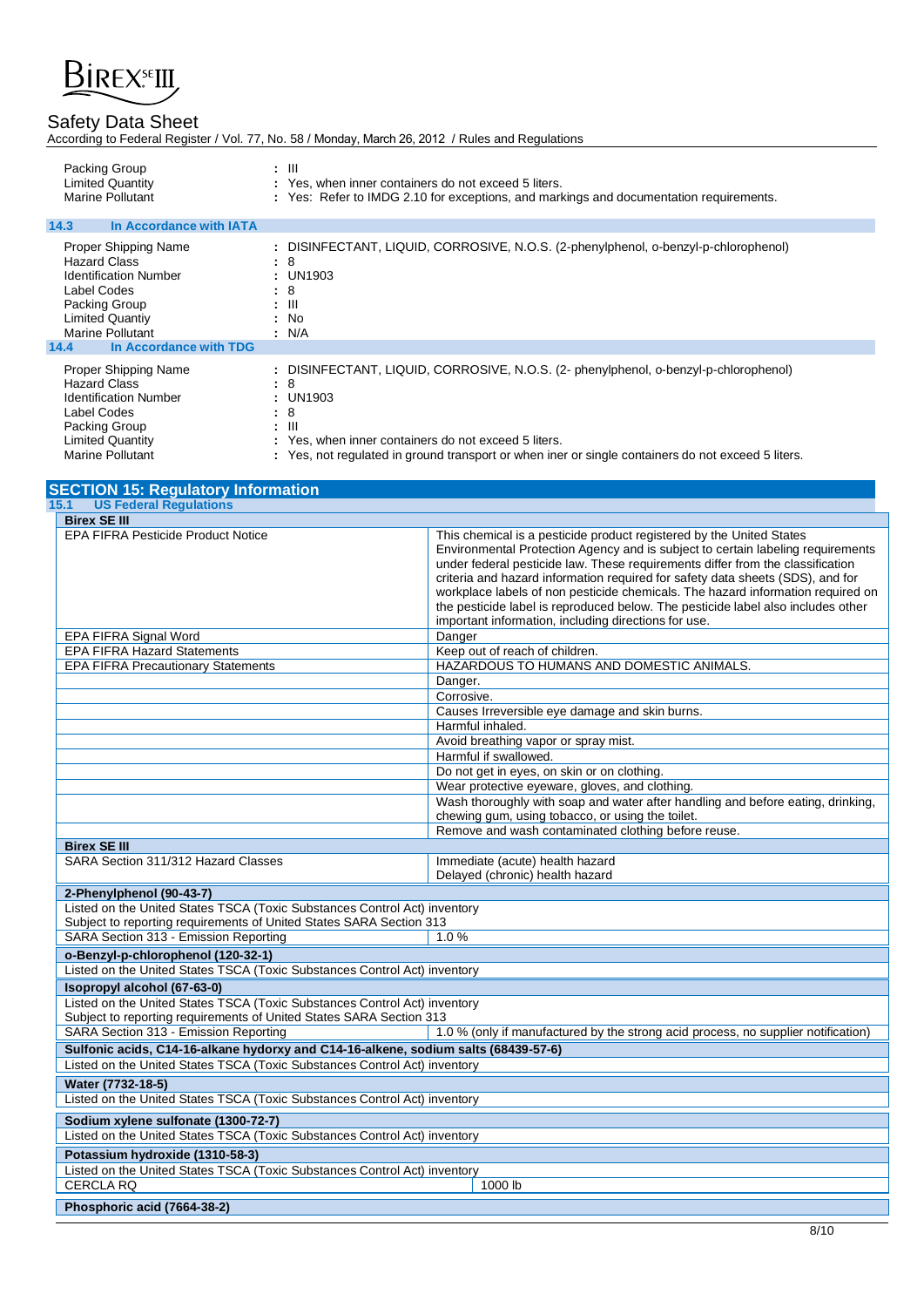

According to Federal Register / Vol. 77, No. 58 / Monday, March 26, 2012 / Rules and Regulations

| d on the United States TSCA<br>'Toxic Substances Control Act) inventory<br>.isted |         |
|-----------------------------------------------------------------------------------|---------|
| D <sub>C</sub><br>ما ۱                                                            | 5000 lb |
|                                                                                   |         |

## **15.2 US State Regulations**

| 15.2 | <b>US State Regulations</b>                                                        |
|------|------------------------------------------------------------------------------------|
|      | 2-Phenylphenol (90-43-7)                                                           |
|      | U.S. - Massachusetts - Right To Know List                                          |
|      | U.S. - New Jersey - Right to Know Hazardous Substance List                         |
|      | U.S. - Pennsylvania - RTK (Right to Know) - Environmental Hazard List              |
|      | U.S. - Pennsylvania - RTK (Right to Know) List                                     |
|      | Isopropyl alcohol (67-63-0)                                                        |
|      | U.S. - Massachusetts - Right To Know List                                          |
|      | U.S. - New Jersey - Right to Know Hazardous Substance List                         |
|      | U.S. - Pennsylvania - RTK (Right to Know) - Environmental Hazard List              |
|      | U.S. - Pennsylvania - RTK (Right to Know) List                                     |
|      | Potassium hydroxide (1310-58-3)                                                    |
|      | U.S. - Massachusetts - Right To Know List                                          |
|      | U.S. - New Jersey - Right to Know Hazardous Substance List                         |
|      | U.S. - Pennsylvania - RTK (Right to Know) - Environmental Hazard List              |
|      | U.S. - Pennsylvania - RTK (Right to Know) List                                     |
|      | Phosphoric acid (7664-38-2)                                                        |
|      | U.S. - Massachusetts - Right To Know List                                          |
|      | U.S. - New Jersey - Right to Know Hazardous Substance List                         |
|      | U.S. - Pennsylvania - RTK (Right to Know) - Environmental Hazard List              |
|      | U.S. - Pennsylvania - RTK (Right to Know) List                                     |
|      | <b>15.3. Canadian Requlations</b>                                                  |
|      | 2-Phenylphenol (90-43-7)                                                           |
|      | Listed on the Canadian DSL (Domestic Substances List)                              |
|      | o-Benzyl-p-chlorophenol (120-32-1)                                                 |
|      | Listed on the Canadian DSL (Domestic Substances List)                              |
|      | Isopropyl alcohol (67-63-0)                                                        |
|      | Listed on the Canadian DSL (Domestic Substances List)                              |
|      | Sulfonic acids, C14-16-alkane hydorxy and C14-16-alkene, sodium salts (68439-57-6) |
|      |                                                                                    |

**Water (7732-18-5)** 

Listed on the Canadian DSL (Domestic Substances List)

## **Sodium xylene sulfonate (1300-72-7)**

**Potassium hydroxide (1310-58-3)**

Listed on the Canadian DSL (Domestic Substances List)

## Listed on the Canadian DSL (Domestic Substances List)

**Phosphoric acid (7664-38-2)**

Listed on the Canadian DSL (Domestic Substances List)

This product has been classified in accordance with the hazard criteria of the Hazardous Products Regulations (HPR) and the SDS contains all of the information required by HPR.

|               | SECTION 16: Other Information, Including Date Of Preparation Or Last Revision |                                                                                                                                                          |
|---------------|-------------------------------------------------------------------------------|----------------------------------------------------------------------------------------------------------------------------------------------------------|
| Revision date | Other Information                                                             | : 08/07/2020<br>: This document has been prepared in accordance with the SDS requirements of<br>the OSHA Hazard Communication Standard 29 CFR 1910.1200. |
|               | <b>GHS Full Text Phrases:</b>                                                 |                                                                                                                                                          |
|               | Acute Tox. 3 (Oral)                                                           | Acute toxicity (oral) Category 3                                                                                                                         |
|               | Acute Tox. 4 (Oral)                                                           | Acute toxicity (oral) Category 4                                                                                                                         |
|               | Comb. Dust                                                                    | <b>Combustible Dust</b>                                                                                                                                  |
|               | Eye Dam. 1                                                                    | Serious eye damage/eye irritation Category 1                                                                                                             |
|               | Eye Irrit. 2A                                                                 | Serious eye damage/eye irritation Category 2A                                                                                                            |
|               | Flam. Lig. 2                                                                  | Flammable liquids Category 2                                                                                                                             |
|               | HHNOC 1                                                                       | Health Hazards Not Otherwise Classified, Category 1                                                                                                      |
|               | Met. Corr. 1                                                                  | Corrosive to metals Category 1                                                                                                                           |
|               | Skin Corr, 1A                                                                 | Skin corrosion/irritation Category 1A                                                                                                                    |
|               | Skin Corr, 1B                                                                 | Skin corrosion/irritation Category 1B                                                                                                                    |
|               | Skin Corr, 1C                                                                 | Skin corrosion/irritation Category 1C                                                                                                                    |
|               | Skin Irrit, 2                                                                 | Skin corrosion/irritation Category 2                                                                                                                     |